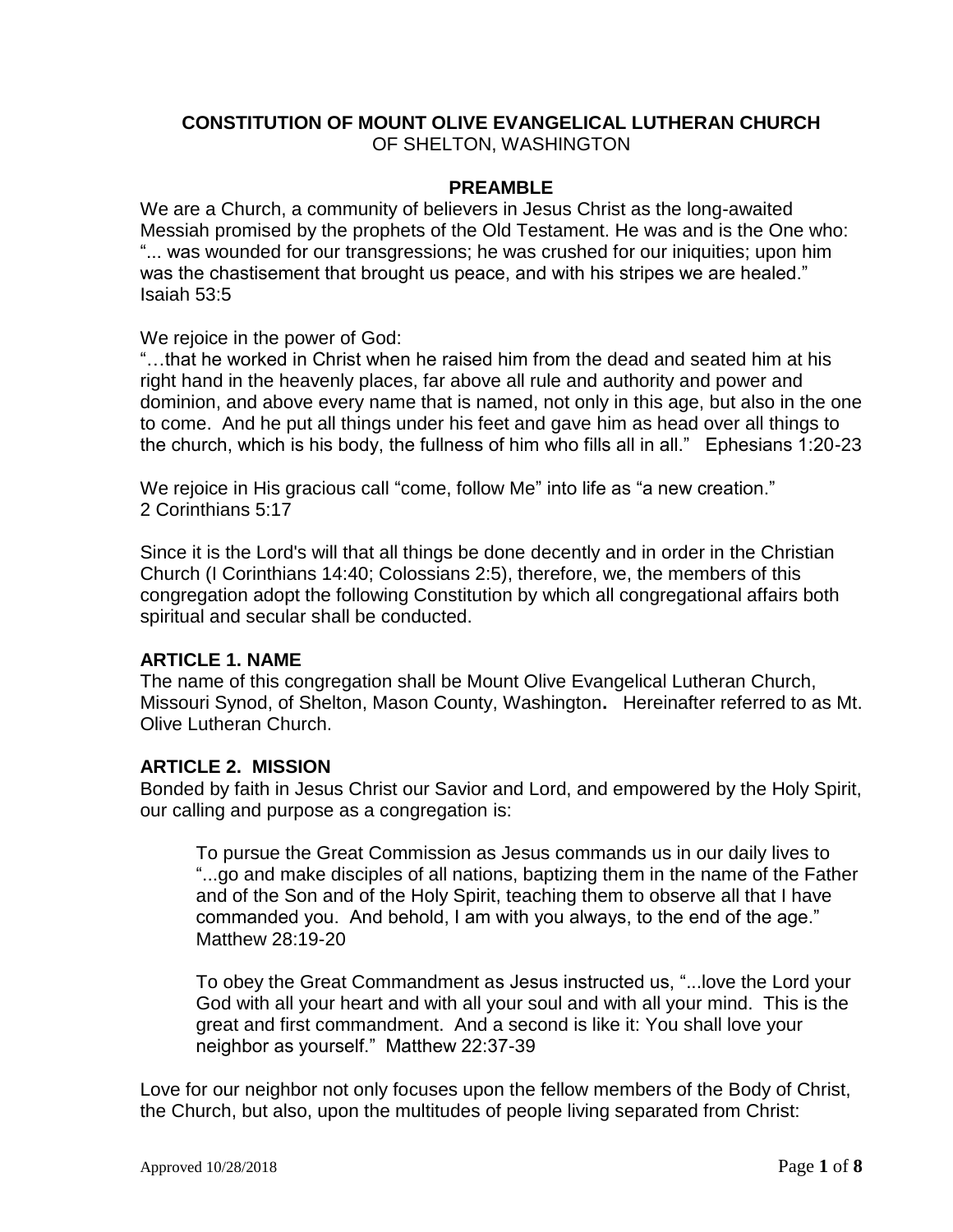Therefore, we endeavor to: bring people to Jesus Christ and fellowship in His Church, enable them to grow in Christ-like maturity, equip them to serve in the Church and evangelize the world, all in order to magnify and give praise to the Lord.

## **ARTICLE 3. CONFESSIONAL STANDARD**

This congregation accepts without reservation:

3.1 The Scriptures of the Old Testament and the New Testament as the written Word of God, and the only rule and norm of faith and of practice.

3.2 All the Synodical Books of the Evangelical Lutheran Church as a true and unadulterated statement of the Word of God, to wit: the three Ecumenical Creeds (the Apostles' Creed, the Nicene Creed, the Athanasian Creed), the Unaltered Augsburg Confession, the Apology of the Augsburg Confession, the Smalcald Articles, the Large and Small Catechisms of Luther, and the Formula of Concord.

## **ARTICLE 4. SYNODICAL MEMBERSHIP**

This congregation shall be a member of the Lutheran Church-Missouri Synod as long as the Synod conforms to the congregation's confessional standard as set forth in this Constitution.

## **ARTICLE 5. MEMBERSHIP**

5.1 The membership of this congregation includes:

5.1.1 *Baptized* members, all who have been baptized in the name of the Triune God, and who are under the spiritual care of the pastor of this congregation. 5.1.2 *Communing* members, those baptized members who have been instructed and confirmed in the Lutheran faith, and desire to follow the confessional standard described in this Constitution.

5.1.3 *Associate* members, those baptized members who have been instructed and confirmed in the Lutheran faith, and desire to follow the confessional standard described in this Constitution, but are not in active fellowship with this congregation.

5.1.4 *Voting* members, communing members who have reached the age of legal majority in the State of Washington.

5.2 The members of this congregation are received in the following manner:

5.2.1 Baptized members are received through the Sacrament of Holy Baptism.

5.2.2 Communing members are received through the rite of confirmation, through transfer from a sister congregation, or through profession of faith or reaffirmation of faith.

5.2.3 Each request for acceptance into this congregation shall be presented to the Pastor and Board of Elders for acceptance on behalf of the congregation.

### 5.3 Empowered by the Holy Spirit, members of this congregation should strive to:

5.3.1 Conform their lives to the authority of God's Word.

5.3.2 Walk with the guidance of the Holy Spirit. (Galatians 5:16-26)

5.3.3 Diligently attend divine services and frequently partake of Holy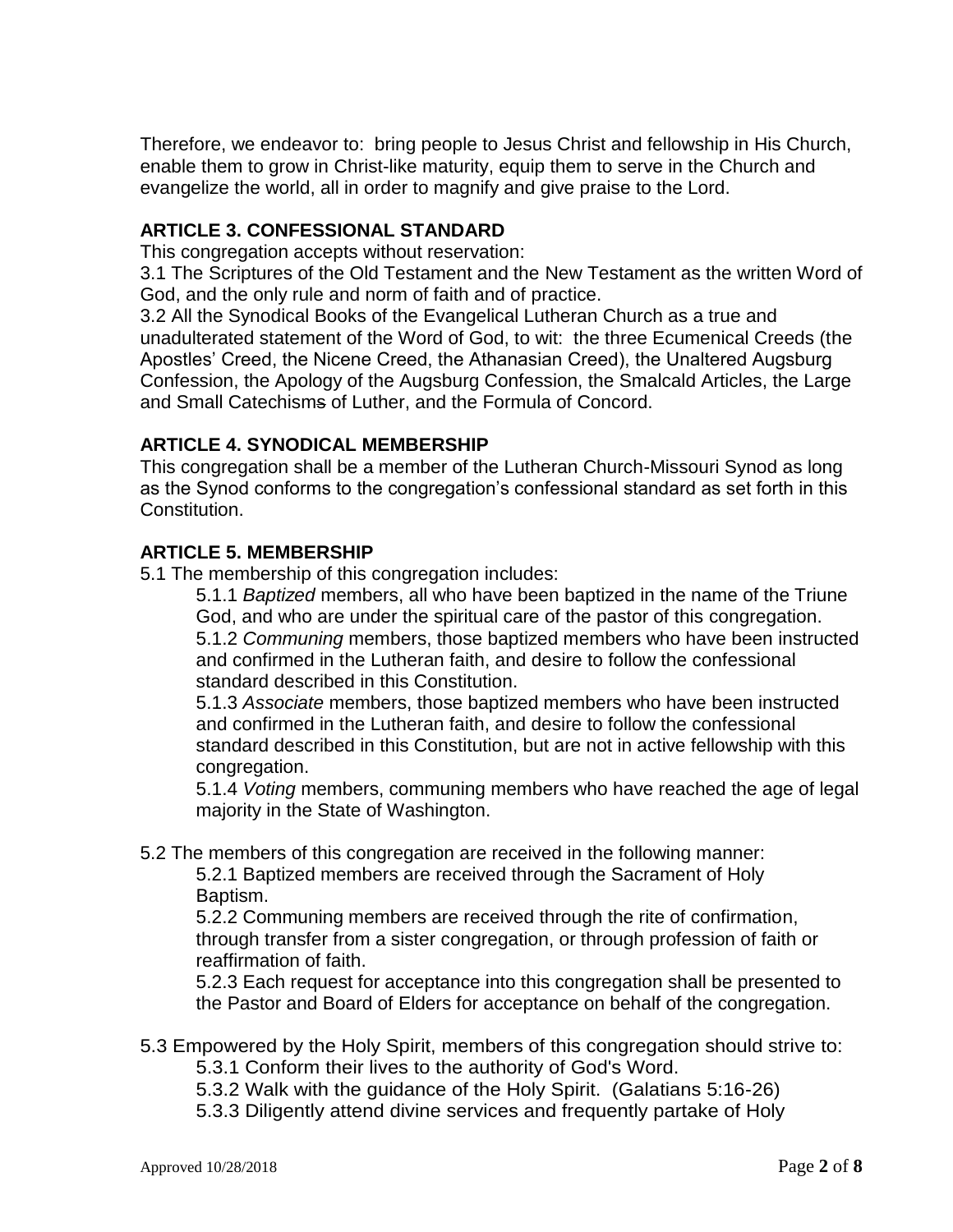Communion.

5.3.4 Exercise faithful stewardship of God's many gifts and talents.

5.3.5 Be ready and available for service in the kingdom of Christ both within and beyond the congregation.

5.3.6 Give and accept fraternal encouragement and admonition as the need becomes apparent. (Galatians 6:1-2)

5.3.7 Associate only with those organizations whose principles and conduct do not conflict with the Word of God.

5.4 Discipline and restoration within the congregation:

Members who conduct themselves in an un-Christian manner shall be admonished according to the evangelical principles of Matthew 18:15-20.

5.5 Membership in this congregation shall be terminated as follows:

5.5.1 Membership in this congregation may be terminated by transfer to a sister congregation, by joining a congregation outside the fellowship of this congregation, by joining a congregation not in fellowship with the Lutheran Church Missouri Synod, by peaceful release, or by excommunication or selfexclusion (denying Jesus Christ as Son of God and Savior and rejection of the Holy Spirit's guidance), or by death.

5.5.2 Each request for termination of membership in this congregation shall be presented to the Pastor and Board of Elders for acceptance on behalf of the congregation.

 5.5.3 Each case of excommunication or self-exclusion shall be presented to the voters' assembly. A two-thirds majority vote of the voters present shall be required.

# **ARTICLE 6. CALLED CHURCH WORKERS**

6.1 The voters' assembly of this congregation shall have the exclusive right to call ordained or commissioned ministers. This shall not be delegated to a smaller body and never to an individual.

### 6.2 Ordained Ministers

The pastoral office shall be conferred only upon pastors or candidates who profess and adhere to the confessional standard set forth in this Constitution, who are qualified for the work of the pastor, and who have been endorsed by the synod and are members of the Lutheran Church-Missouri Synod.

### 6.3 Commissioned ministers

Only those commissioned ministers who adhere to the confessional standard set forth in this Constitution, who are qualified for the work of the ministry to which they are called, and who have been endorsed by and are members of The Lutheran Church-Missouri Synod shall receive a call.

Any called worker may be removed from office for one of the following reasons: persistent adherence to false doctrine, scandalous life, willful neglect of the duties of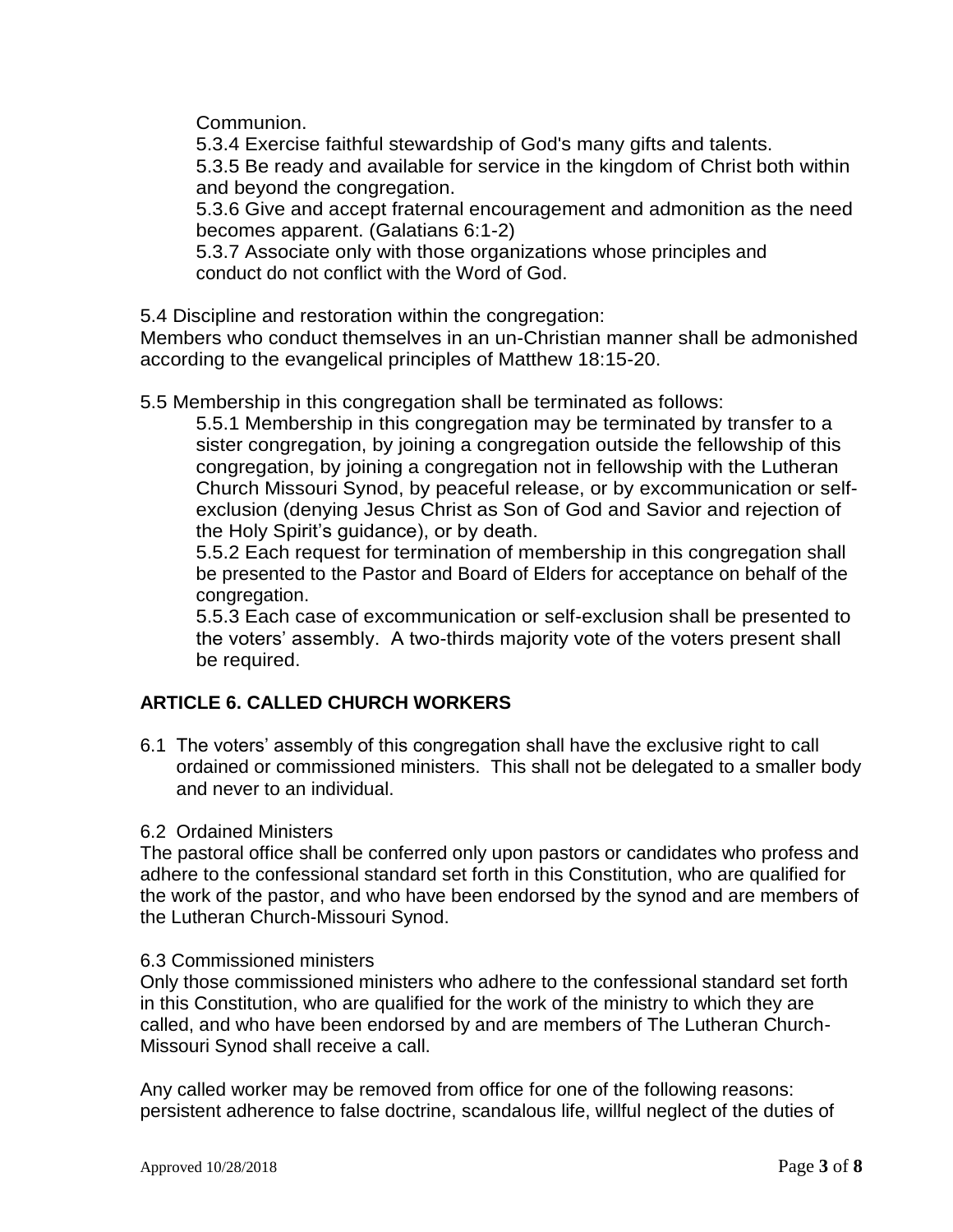office, the inability to perform those duties or domineering in office. Such removal shall be conducted in a Christian and lawful order by a two-thirds majority ballot vote of the voters' assembly.

6.4 When a vacancy occurs in the office of the pastor or a called worker, the congregation shall notify the president of the district to receive assistance in temporarily filling the vacancy, and to receive his counsel in calling a new pastor, teacher, or other called church worker.

# **ARTICLE 7. OFFICERS AND BOARDS**

7.1 This congregation shall have the following officers and boards in addition to any which the congregation shall establish from time to time.

- 7.1.1 Officers: president, vice president, secretary, treasurer.
- 7.1.2 Boards: governance, schools, and elders.

7.2 Boards may organize and appoint committees to help them accomplish their mission.

7.3 The officers, boards, and committees, whether elected or appointed, shall have no authority beyond that which has been conferred upon them.

7.4 The **legal officers,** as identified by state law, consisting of president, vice president, secretary, and treasurer, shall serve as the elected officers of the corporation. They are empowered to make contracts, sign legal documents, appear in court and represent the congregation in any legal matters.

7.5 The **Governance Board** shall consist of seven elected members, each to serve a three-year term. Two members shall be elected each year, with three members elected every third year to maintain four or five carryover members on the Board at any given year. The Board shall elect from its seven members the officers; the president, the vice-president, the treasurer, and the secretary. The Pastor shall serve as an advisory member. The Board shall present recommendations to the voters' assembly and act on behalf of the voters' assembly between meetings.

7.6 The Governance Board shall appoint one or more members to Property Management and to Finance. The Treasurer shall serve as an advisory member to Finance.

7.7 The **Board of Elders**, should consist of five or more elected members, includingdeacons, and shall assist the pastor in the spiritual life and member care of the congregation, and provide spiritual care for the pastor and his family. The Board of Elders will select a Head Elder. Elders shall serve a three-year term, with no term limits.

7.8 The **Board of Schools** should consist of three or more elected members, plus teachers and director of the schools serving as non-voting advisory members, and shall be responsible for operation of the daycare, preschool and elementary school. Board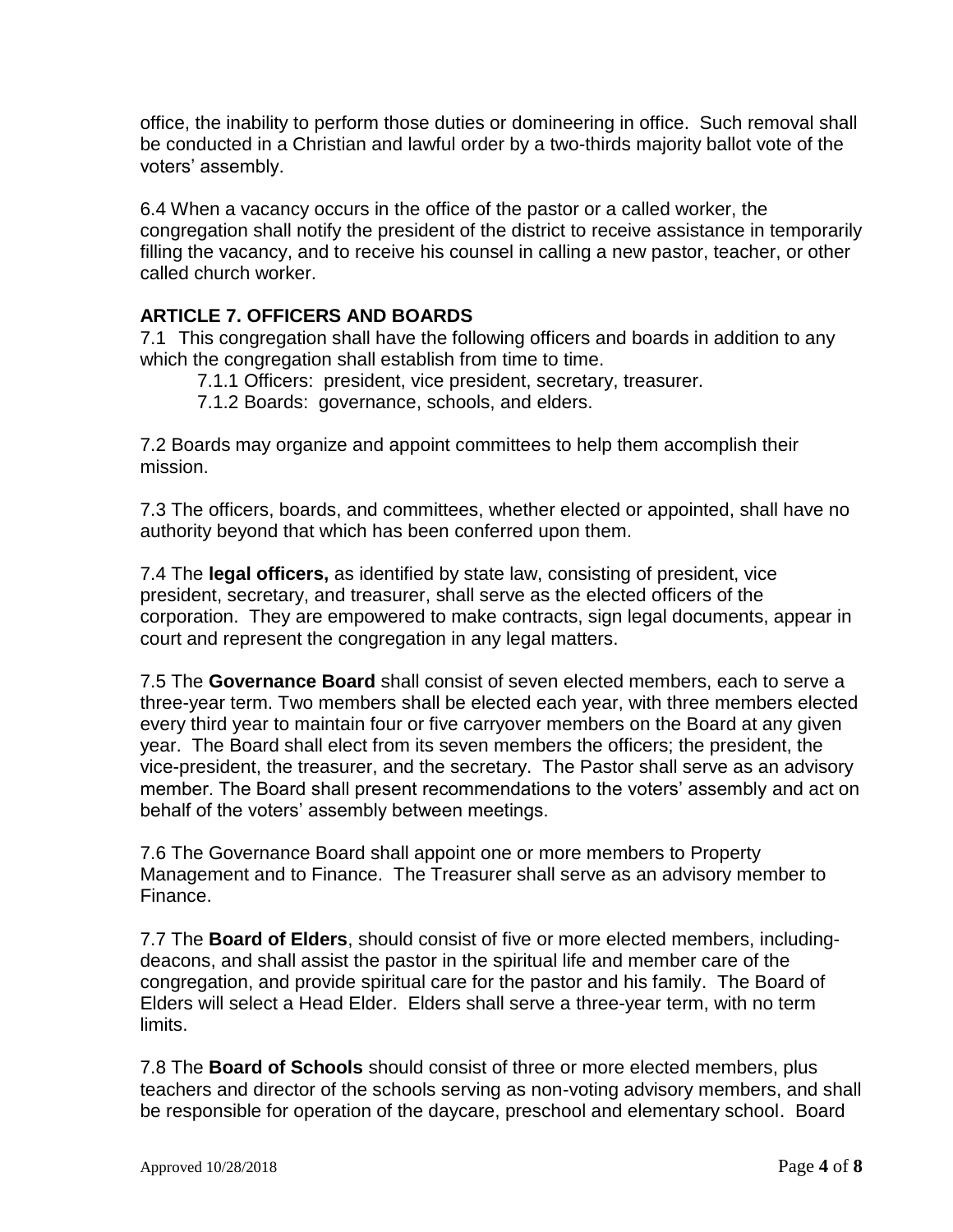members shall be elected to a three-year term.

7.9 No member of the congregation may hold two elective offices simultaneously. With the exception of the Board of Elders, members of the congregation may not be elected to the same board for more than two consecutive terms.

7.10 Only Voting Members of the congregation will be eligible for elective office.

## **ARTICLE 8. POWER OF THE CONGREGATION**

The voters' assembly shall be the governing body of this congregation and shall be empowered to administer and manage all its affairs.

8.1 The establishment and conduct of all organizations and societies within the congregation or related directly to the congregation shall be subject to the overall authority and general oversight of the voters' assembly.

8.2 All matters before the voters' assembly shall be decided by a majority vote of the voters present unless otherwise specified by this Constitution or bylaws. Matters of doctrine and conscience shall be decided only on the basis of the Word of God.

## **ARTICLE 9. PROPERTY RIGHTS**

9.1 The congregation may receive, acquire, hold title to, and manage such real estate and other personal and mixed property as is needed to accomplish the purpose of the congregation. It may sell, transfer or dispose of such real estate and other personal and mixed property or any part thereof. It shall have all the rights and the powers that are granted by the laws of the State of Washington to religious corporations.

9.2 If division of the congregation takes place for any reason the following will govern: 9.2.1 If a division should take place on account of doctrine, the property of the congregation and all benefits connected therewith shall remain with those members who continue to adhere to the confessional standard as set forth in this Constitution.

 9.2.2 If division takes place for any other reason, the property shall remain with the majority of the members.

9.2.3 In the event that the congregation should totally disband, the property and all rights connected therewith shall be transferred to the Northwest District of the Lutheran Church-Missouri Synod.

## **ARTICLE 10. AMENDMENTS**

Amendments to the provisions of this Constitution shall be submitted in writing to the congregation four consecutive Sundays prior to the meeting at which the proposed amendment will be discussed. The final recommendation from the voters' assembly will be distributed in writing to the congregation four consecutive Sundays prior to the meeting at which the recommendation will be acted upon. Distribution at the church is considered adequate notification. A two-thirds affirmative vote of the voters present shall be required for adoption.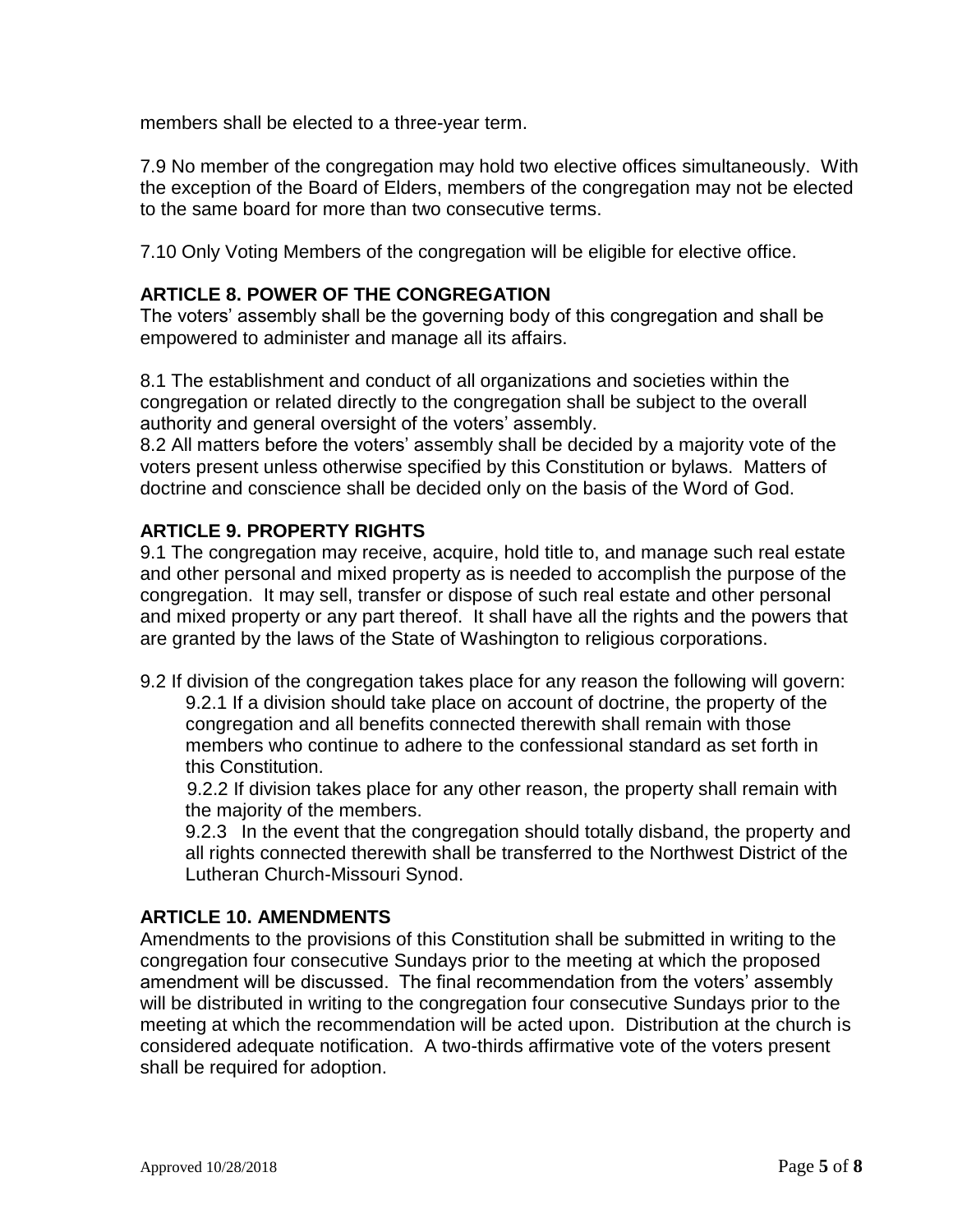## **BYLAWS**

### **11. Voters' assembly meetings**

11.1 The regular voters' assembly shall meet annually. The time and date this meeting shall be announced for two consecutive Sundays prior to the day of the meeting.

11.2 Special meetings may be called by the president or the Governance Board, either by having them announced in the manner prescribed for regular meetings, or by issuing notice to the voting members one week prior to the meeting, advising of the purpose of the special meeting. The call for each special meeting shall specify the purpose of which it is to be held and no other business shall be transacted.

11.3 Voting by proxy or by absentee ballot shall not be permitted.

#### 12. **Election of church officers and board chairs with terms of office**

Governance, Schools, and Elders boards are elected by the voters' assembly. New terms commence January 1, and expiring terms end December 31. 12.1 The presider of each Board shall have the authority to appoint a successor to fill any unexpired term with the approval of their respective Board. Appointees are subsequently eligible to be elected to two consecutive terms of that same office, with the exception of the Board of Elders.

12.2. Nominating committees for the Governance, Schools, and Elders Boards, appointed together by the President and the Pastor shall present a slate of eligible candidates for each expiring position at the October voters' assembly meeting with additional nominations allowed from the floor. No person shall be elected without consent.

12.3. Women may hold any elected office in the congregation, except for elder.

12.4 In addition to the officers and boards listed in the constitution above, the Pastor shall appoint a team leader to various Ministry Teams, that may include, but are not limited to:

12.4.1 The **Christian Education Ministry Team,** to coordinate programs for the nurture and Christian growth of the members of the congregation.

12.4.2 The **Outreach Ministry Team**, to coordinate the outreach ministries of the congregation in the community and the world at large.

12.4.3 The **Fellowship Ministry Team**, to coordinate the fellowship and social ministries of the congregation.

12.4.4 The **Youth Ministry Team**, to coordinate the congregation's youth activities.

12.4.5 The **Worship Ministry Team**, to assist the Pastor in coordinating the worship and music of the congregation.

12.5 Each appointed Ministry Team leader shall be responsible for selecting members of their team.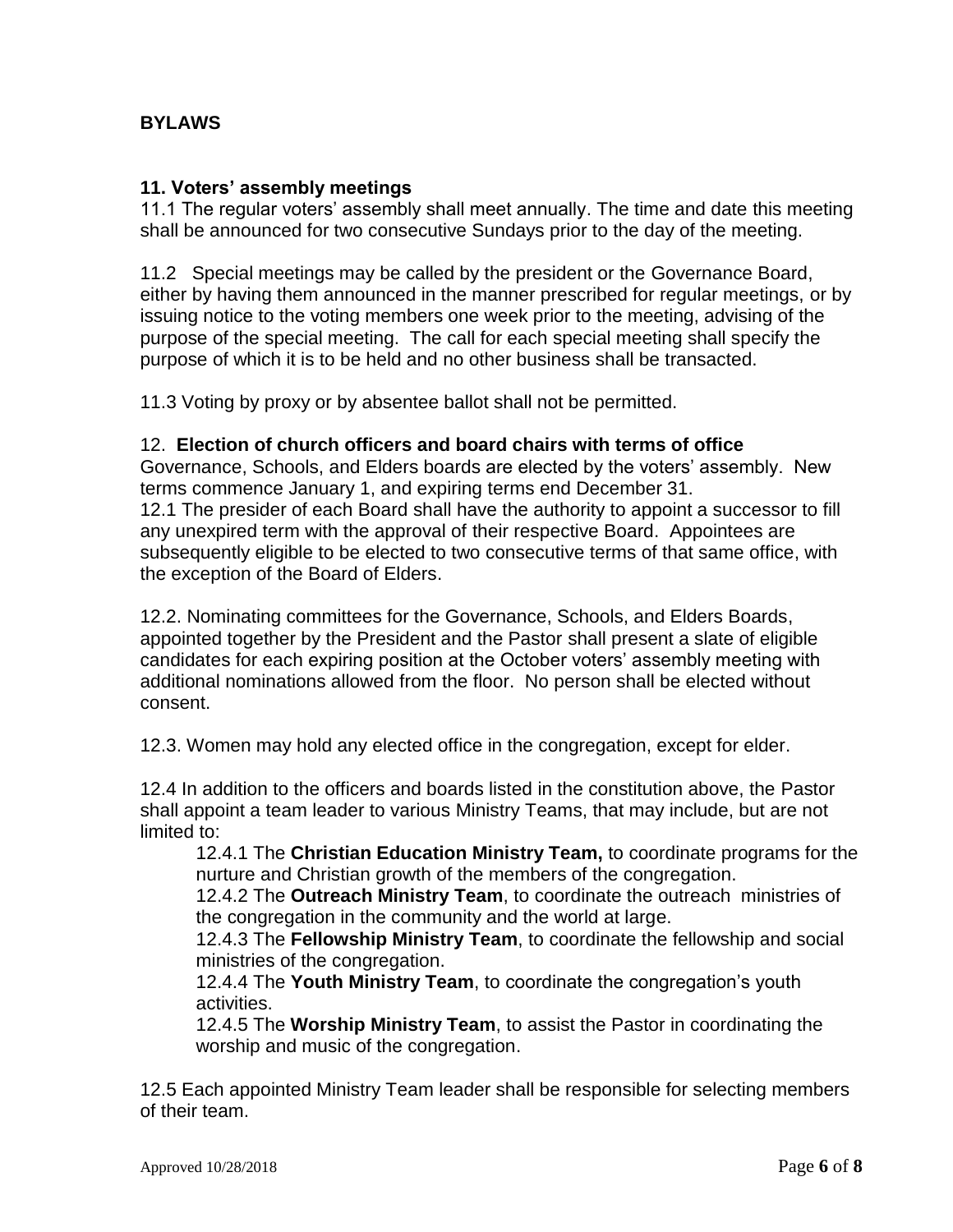12.6 Board and Ministry Team meetings.

12.6.1 The legal officers of the congregation shall meet monthly. They may also meet at the call of the president of the congregation.

12.6.2 The boards and ministry teams shall meet as often as necessary to conduct their business.

#### 13. **Duties of officers and boards**

The duties of the officers and boards are contained in the current church job descriptions.

#### 14. **Organizations within the congregation**

14.1 All organizations within this congregation shall exist to support the mission of this congregation.

14.2 Organizations and special interest groups that represent Mt. Olive Lutheran Church may be organized only after authorization by the Governance Board.

14.3 As outgrowths and expressions of this congregation's life, the organizations shall have their policies and activities approved by the Governance Board.

#### **15. Amendment to bylaws**

15.1 These bylaws may be amended in any properly convened meeting of the voters' assembly by a majority of all voting members present, provided the proposed change has been published and announced at services on four consecutive Sundays prior to the voters' meeting.

15.2 The date of adoption shall be included in the amendment**.**

#### **16. Procedures for calling pastors and other called workers**

16.1 When a pastor or other Called worker is to be called, every member of the congregation shall have the privilege of making one or more nominations. The congregation shall also ask the president of the synodical district for recommendations. The Governance Board shall appoint the screening committee with the president or president's designee as the chair of the committee.

16.2 In the screening process, the committee shall submit all names to the district president for information and evaluation. After receiving information and recommendations from the district president, the committee shall present to the congregation, by means of a public announcement, at least three preferred candidates, together with a biographical sketch of each. The committee shall then schedule a Call meeting of the voters' assembly.

16.2.1 In the event that the committee wishes to extend a call to a seminary graduate or pastoral candidate accepted by colloquy, a meeting of the voters' assembly shall be called. If approved by a majority at the voters meeting, the committee will proceed in accordance with District and LCMS guidelines.